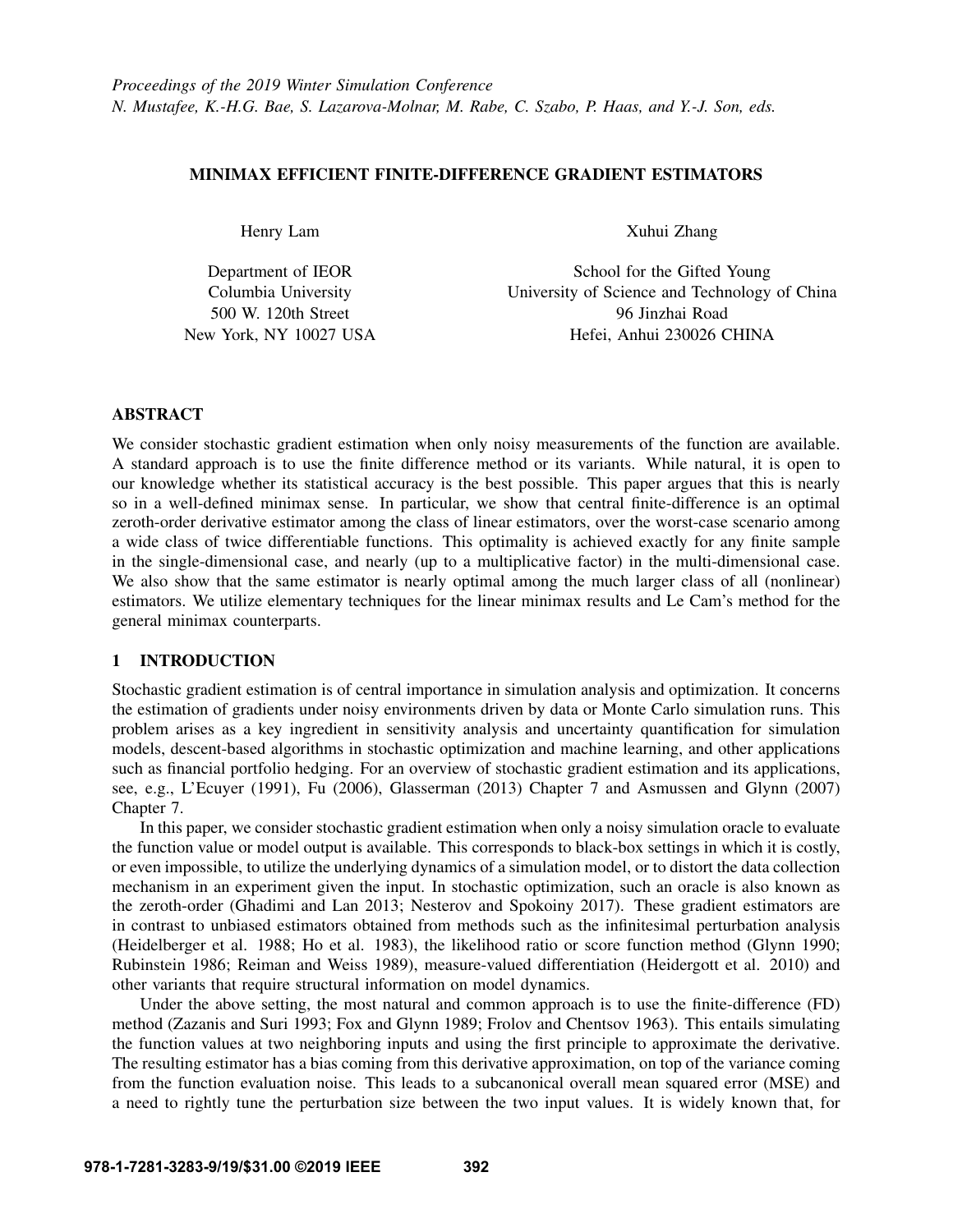twice continuously differentiable functions, the optimal attainable MSE for central finite-difference (CFD) schemes is of order  $O(n^{-2/3})$ , where *n* refers to the number of differencing pairs in the simulation. On the other hand, when one uses forward or backward finite-differences, the optimal MSE deteriorates to  $O(n^{-1/2})$ .

Although the optimal MSEs *within* the classes of FD schemes are well-known, a question arises whether these classes are optimal or better compared to other, possibly much larger, classes of gradient estimators. Our goal in this paper is to give a first such study on the optimality on a class level.

Our main results show that, under a general setting, CFD is nearly optimal among any possible gradient estimation schemes. This optimality is in a minimax sense. Namely, we consider the MSE of any gradient estimator over a collection of twice differentiable functions with unknown function characteristics (e.g., function value and higher-order gradients). Subject to this uncertainty of the function, we consider the minimizer of the worst-case MSE over this function collection, giving rise to what we call the minimax risk. Among the class of linear estimators, we show that, in the one-dimensional case, CFD exactly achieves the minimax risk, whereas in multi-dimensional case it achieves so up to a multiplicative factor that depends sublinearly on the input dimension. Furthermore, we show that, among the much larger class of all nonlinear estimators, CFD remains to be nearly minimax optimal up to a multiplicative factor that is polynomial in the dimension.

In terms of methodological contributions, we derive our linear minimax results by using a new elementary proof. We derive our general minimax results via Le Cam's method [\(Tsybakov 2009\)](#page-11-14) with the imposition of an adversarially chosen hypothesis test. Lastly, we also demonstrate that, without extra knowledge on the gradient, randomized schemes such as simultaneous perturbation will lead to unbounded worst-case risks in general, due to the interaction between the gradient magnitude and the additional variance coming from the random perturbation. This indicates that less conservative analyses along this line would require more information on the magnitude of the gradient of interest.

Our work is related to, and contrasted with, the derivative estimation in nonparametric regression (e.g., [Fan 1993;](#page-10-1) [Fan et al. 1997\)](#page-10-2), which focuses on the estimation of the conditional expectations and their derivatives given input values, a similar setting as ours. However, in these studies the data and in particular the available input values are often assumed given a priori. In contrast, in stochastic gradient estimation, one often has the capability to select the input points at which the function evaluation is conducted. This therefore endows more flexibility than nonparametric regression and, correspondingly, translates to superior minimax rates in our setting. For example, [Fan et al. \(1997\)](#page-10-2) has established a minimax risk of order  $O(n^{-4/7})$  for nonparametric derivative estimation, which is slower than our  $O(n^{-2/3})$ . Finally, we note that other works [\(Dai et al. 2016;](#page-10-3) [De Brabanter et al. 2013;](#page-10-4) [Wang and Lin 2015\)](#page-11-15) have studied derivative estimation uniformly well over regular or equi-spaced input design points. Moreover, these papers consider asymptotic risks as the number of input points grow, in contrast to the finite-sample results in this work.

The remainder of the paper is as follows. Section [2](#page-1-0) focuses on linear minimax risk and the corresponding optimal or nearly optimal estimators. Section [3](#page-8-0) focuses on general risks and estimators. Section [4](#page-10-5) concludes the paper and discusses future directions. Due to space limit, some results are shown without proofs. Additional results and full proofs will be presented in a journal version of this work.

## <span id="page-1-0"></span>2 LINEAR MINIMAX RISK AND OPTIMAL ESTIMATORS

In this section we focus on the class of linear estimators. Section [2.1](#page-2-0) first presents the single-dimensional case, whereas Section [2.2](#page-4-0) generalizes it to higher-dimensional counterparts. In both cases, we will derive the approximate minimax risk and show that CFD is a nearly optimal estimator. Furthermore, in the single-dimensional case, these results can be made exact for any finite sample.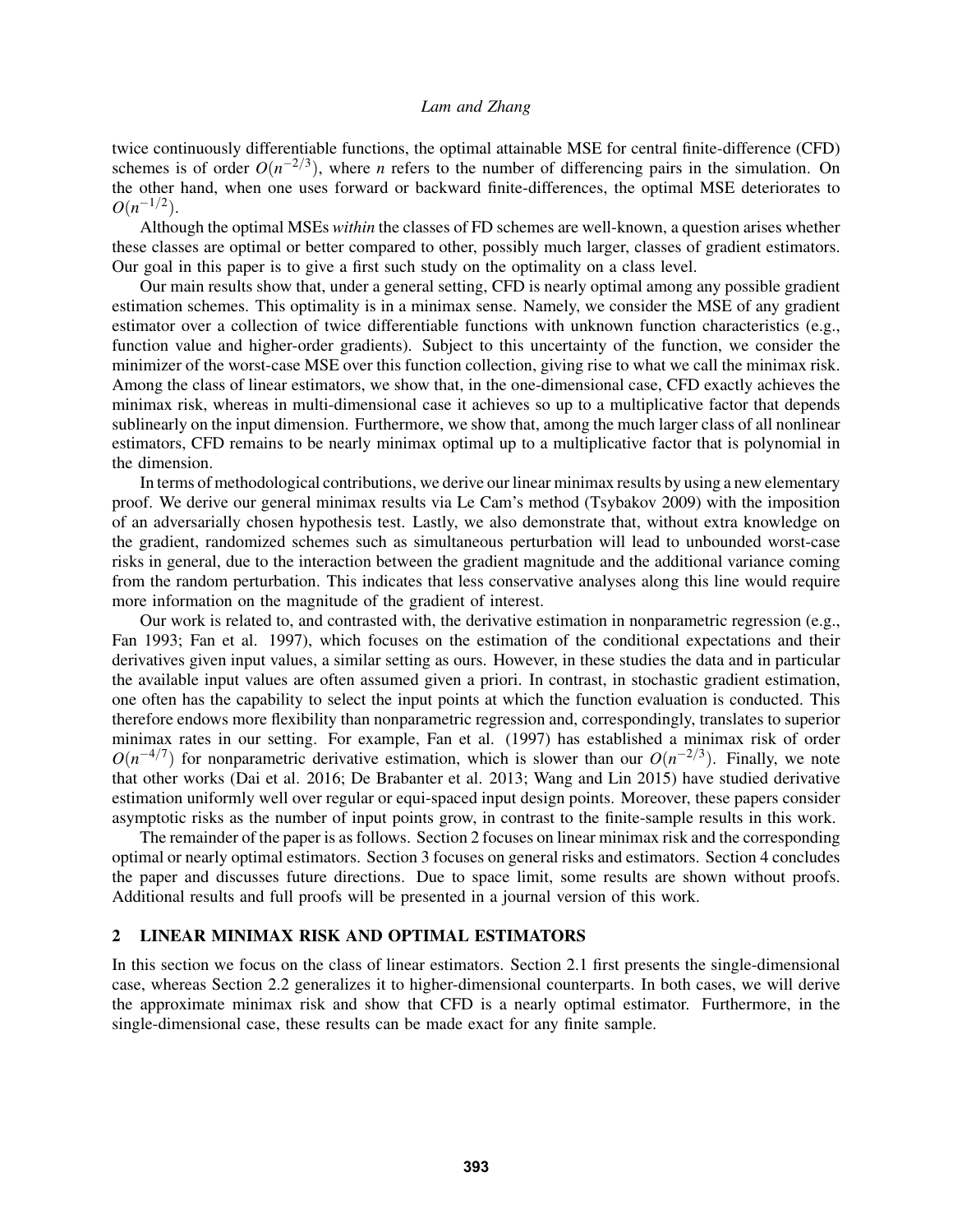## <span id="page-2-0"></span>2.1 Single-Dimensional Case

We first introduce our setting. Let  $f(\cdot): \mathbb{R} \to \mathbb{R}$  be a performance measure of interest, where we have access to an unbiased estimate *Y*(*x*) for any chosen  $x \in \mathbb{R}$ . In other words, *Y*(·) is a family of random variables indexed by *x* such that  $E[Y(x)] = f(x)$  and  $Var(Y(x)) = \sigma^2(x)$  for any  $x \in \mathbb{R}$ . Suppose  $x_0$  is the point of interest. Our goal is to estimate the derivative  $f'(x_0)$ .

Given simulation budget  $n \geq 1$ , we can simulate independently at input design points  $x_0 + \delta_j$ ,  $j = 1, \dots, n$ , with  $\delta$ *j* of our choice, giving outputs  $Y_j(x_0 + \delta_j)$ 's. We consider the class of linear estimators in the form

<span id="page-2-1"></span>
$$
L_n = \sum_{j=1}^n w_j Y_j (x_0 + \delta_j), \tag{1}
$$

where  $w_j$  are the linear coefficients or weights. Note that for even budget *n* the CFD scheme

<span id="page-2-3"></span>
$$
\bar{L}_n = \frac{1}{n/2} \sum_{j=1}^{n/2} \frac{Y_{2j-1}(x_0 + \delta) - Y_{2j}(x_0 - \delta)}{2\delta} \tag{2}
$$

is an example of linear estimators where  $\delta_j = (-1)^{j+1} \delta$  and  $w_j = \frac{(-1)^{j+1}}{n\delta}$  $\frac{1}{n\delta}$ , for a perturbation size  $\delta$ .

We aim to study the optimality within the class of all linear estimators in the form  $(1)$ , and in particular investigate the role of CFD. We use the MSE as a performance criterion, which depends on the a priori unknown function *f* . Our premise is a minimax framework that seeks for schemes to minimize the worstcase MSE, among a suitable wide enough class of function *f* and simulation noise. More precisely, we consider

<span id="page-2-2"></span>
$$
\mathscr{A} = \left\{ f(\cdot) : f^{(2)}(x_0) \text{ exists, } |f^{(2)}(x_0)| \le b \text{ and } \left| f(x) - f(x_0) - f'(x_0)(x - x_0) - \frac{f^{(2)}(x_0)}{2}(x - x_0)^2 \right| \le \frac{a}{6} |x - x_0|^3 \tag{3}
$$

and

$$
\mathscr{B} = \{ \sigma^2(\cdot) : \sigma^2(x) \leq d \},\
$$

where  $a, b, d > 0$  are assumed given. In fact, as we will see, the parameter *b* does not play a role in our deductions.

Roughly speaking,  $\mathscr A$  contains all twice differentiable functions whose second-order derivative is absolutely bounded by *b* and third-order derivative is absolutely bounded by *a*. This characterization is not exact, however, since the Taylor-series type expansion in [\(3\)](#page-2-2) applies only to the point *x*0, and thus  $\mathscr A$  is more general than the aforementioned characterization. The reason for proposing this class, instead of other similar ones, is that  $\mathscr A$  allows us to obtain a very accurate minimax analysis and derivation of optimal estimators.

We define the linear minimax  $L_2$ -risk as

$$
R(n,\mathscr{A},\mathscr{B})=\inf_{\substack{\delta_j,j=1,\cdots,n\\w_j,j=1,\cdots,n}}\sup_{f(\cdot)\in\mathscr{A},\sigma^2(\cdot)\in\mathscr{B}}E\left(L_n-f'(x_0)\right)^2,
$$

which is the minimum worst-case MSE among all functions  $f \in \mathcal{A}$  and noise levels in  $\mathcal{B}$ . The linear estimators are selected through the design points  $x_0 + \delta_j$ 's and linear coefficients *w<sub>i</sub>*'s.

The following theorem gives the exact expression for the minimax risk, and shows that a suitably calibrated CFD attains this risk level. In other words, CFD is the optimal linear estimator among the problem class specified by  $(\mathcal{A}, \mathcal{B})$ . The proof of this result involves only elementary inequalities.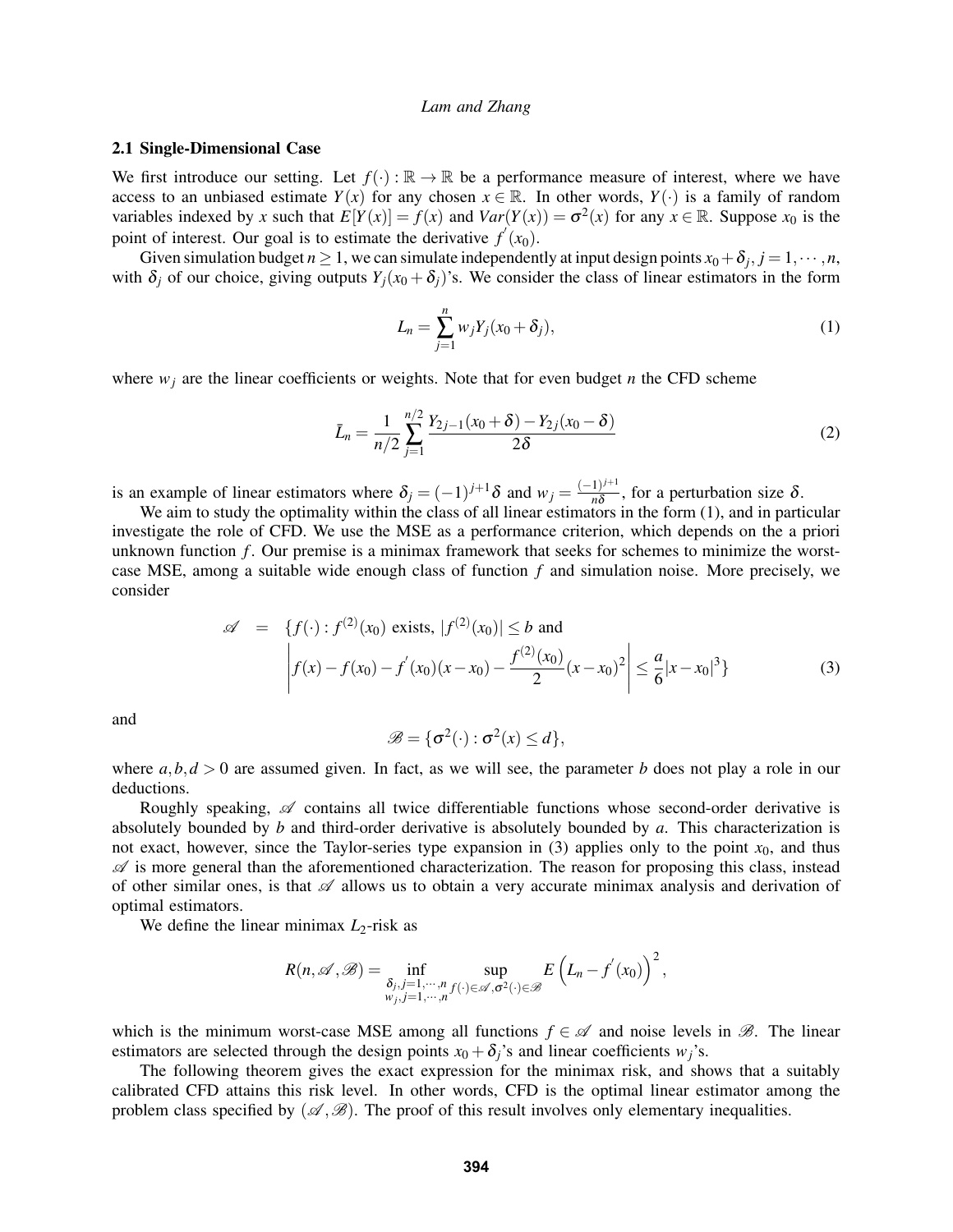<span id="page-3-0"></span>**Theorem 1** For any  $n \geq 1$ ,

$$
R(n,\mathscr{A},\mathscr{B}) \ge \left(\frac{3a^2d^2}{16}\right)^{1/3} n^{-2/3}.
$$

Besides, if the budget *n* is even, the CFD estimator  $\bar{L}_n$  in [\(2\)](#page-2-3) with  $\delta = (\frac{18d}{a^2})^{1/6} \frac{1}{n^{1/6}}$  $\frac{1}{n^{1/6}}$  satisfies

$$
\sup_{f(\cdot)\in\mathscr{A},\sigma^2(\cdot)\in\mathscr{B}} E(\bar{L}_n-f'(x_0))^2 = \left(\frac{3a^2d^2}{16}\right)^{1/3} n^{-2/3}.
$$

Thus the estimator  $\bar{L}_n$  is the best linear estimator in the class of problems defined by  $(\mathscr{A}, \mathscr{B})$ .  $\Box$ 

*Proof.* For any designs  $\delta_j$ ,  $j = 1, \dots, n$  and linear coefficients  $w_j$ ,  $j = 1, \dots, n$ , supposing  $f(\cdot) \in \mathcal{A}$  and  $f(\cdot) \in C^3(\mathbb{R})$ , we have, by Taylor's expansion,

$$
f(x_0+\delta_j)=f(x_0)+f'(x_0)\delta_j+\frac{f^{(2)}(x_0)}{2}\delta_j^2+\frac{f^{(3)}(x_0+t_j\delta_j)}{6}\delta_j^3,
$$

for any  $j = 1, \dots, n$ , where  $0 \le t_j \le 1$ . Thus the bias of the estimator  $L_n$  is

$$
EL_n - f'(x_0) = f(x_0) \sum_{j=1}^n w_j + f'(x_0) \left( \sum_{j=1}^n w_j \delta_j - 1 \right) + \frac{f^{(2)}(x_0)}{2} \sum_{j=1}^n w_j \delta_j^2 + \sum_{j=1}^n \frac{f^{(3)}(x_0 + t_j \delta_j)}{6} w_j \delta_j^3.
$$

On the other hand, the variance of the estimator  $L_n$  is

$$
Var(L_n) = \sum_{j=1}^n w_j^2 \sigma^2 (x_0 + \delta_j).
$$

If  $\sum_{j=1}^{n} w_j \neq 0$ , we consider the particular cases where  $f'(x) = f^{(2)}(x) = f^{(3)}(x) = 0$  for all *x*, and  $f(x_0)$ arbitrary, concluding that

$$
\sup_{f(\cdot)\in\mathscr{A}}(EL_n-f^{'}(x_0))^2=\infty.
$$

Therefore, for the purpose of deriving a lower bound, we can assume without loss of generality that  $\sum_{j=1}^{n} w_j = 0$ . Similarly we can assume  $\sum_{j=1}^{n} w_j \delta_j - 1 = 0$ . Furthermore, if  $\delta_i = \delta_j$ , we assume w.l.o.g.  $w_i = w_j$  since it leads to smaller variance. Now consider  $f(\cdot) \in \mathcal{A}$  such that  $f(x_0 + \delta_j) = \frac{a}{6} |\delta_j|^3 \cdot sign(w_j)$ , and  $f(x) = 0$  otherwise. In such a case the MSE simplifies to

$$
\left(\sum_{j=1}^n \frac{a}{6} |w_j \delta_j^3|\right)^2 + \sum_{j=1}^n w_j^2 \sigma^2(x_0 + \delta_j).
$$

Further considering the case  $\sigma^2(x_0 + \delta_j) = d$ , we get

$$
\sup_{f(\cdot)\in\mathscr{A},\sigma^2(\cdot)\in\mathscr{B}} E(L_n-f'(x_0))^2 \geq \frac{a^2}{36}\left(\sum_{j=1}^n |w_j\delta_j^3|\right)^2 + d\sum_{j=1}^n w_j^2.
$$

Now since  $\sum_{j=1}^{n} w_j \delta_j = 1$ , by Hölder's inequality,

$$
1 \leq \sum_{j=1}^n |w_j|^{1/3} |\delta_j| |w_j|^{2/3} \leq \left( \sum_{j=1}^n |w_j \delta_j^3| \right)^{1/3} \left( \sum_{j=1}^n |w_j| \right)^{2/3}
$$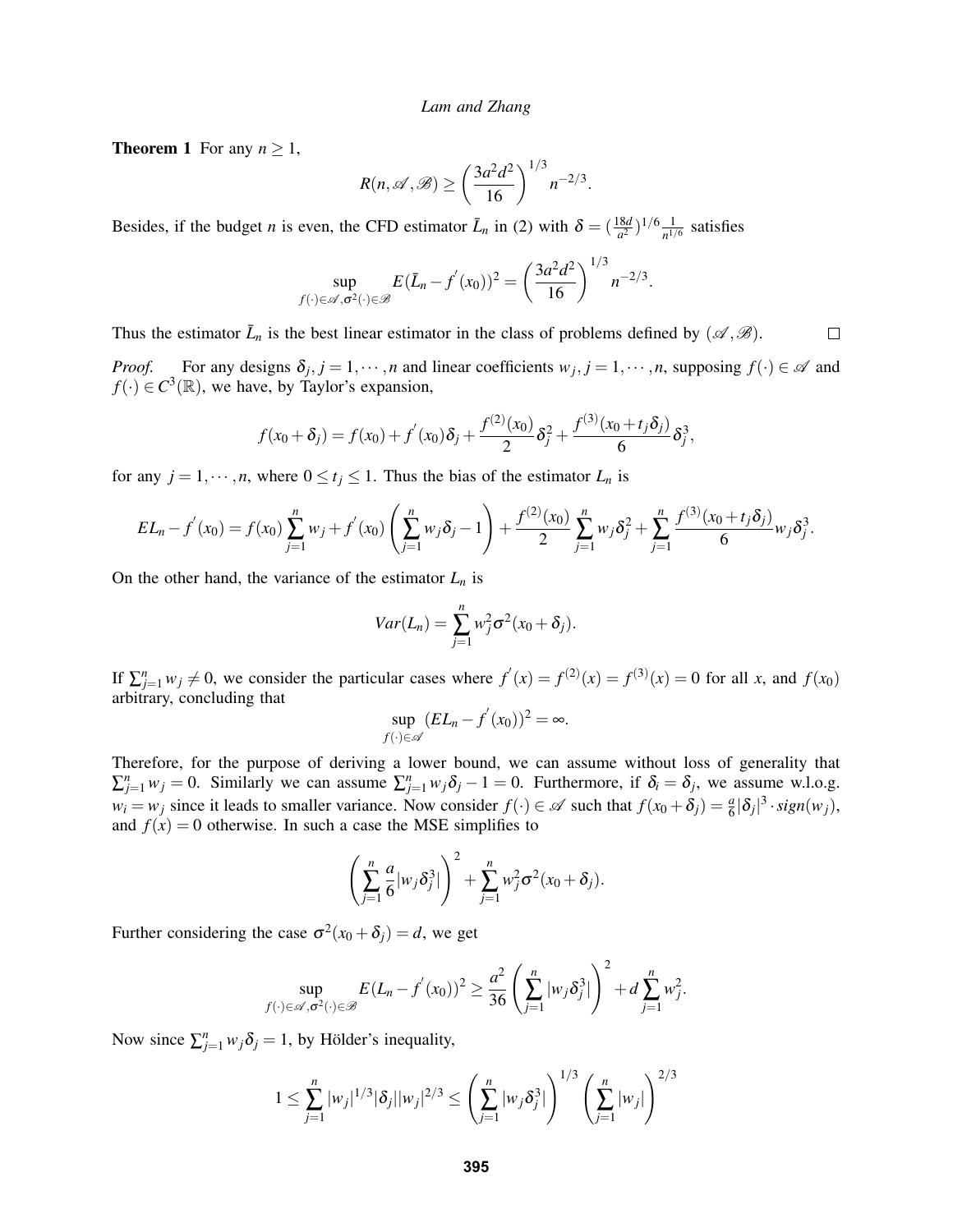and so

$$
\left(\sum_{j=1}^n |w_j \delta_j^3|\right)^2 \ge \frac{1}{\left(\sum_{j=1}^n |w_j|\right)^4} \ge \frac{1}{n^2 \left(\sum_{j=1}^n w_j^2\right)^2},
$$

where we used Hölder's inequality  $(\sum_{j=1}^n |w_j|)^2 \le n(\sum_{j=1}^n w_j^2)$ . Thus

$$
\sup_{f(\cdot)\in\mathscr{A},\sigma^2(\cdot)\in\mathscr{B}} E\left(L_n-f'(x_0)\right)^2 \geq \frac{a^2}{36} \frac{1}{n^2 \left(\sum_{j=1}^n w_j^2\right)^2} + d \sum_{j=1}^n w_j^2 \geq \left(\frac{3a^2d^2}{16}\right)^{1/3} n^{-2/3},
$$

where the lower bound is achieved at

$$
\sum_{j=1}^{n} w_j^2 = \left(\frac{a^2}{d}\right)^{1/3} \frac{1}{18^{1/3} n^{2/3}}.
$$

Since  $\delta_j$ ,  $w_j$  are arbitrary, we conclude that

<span id="page-4-2"></span>
$$
\inf_{\substack{\delta_j, j=1,\cdots,n \\ w_j, j=1,\cdots,n}} \sup_{f(\cdot)\in\mathscr{A}, \sigma^2(\cdot)\in\mathscr{B}} E\left(L_n - f'(x_0)\right)^2 \ge \left(\frac{3a^2d^2}{16}\right)^{1/3} n^{-2/3}.\tag{4}
$$

On the other hand, supposing the budget *n* is even, we see that the bias of the estimator  $\bar{L}_n$  satisfies

$$
|E\bar{L}_n - f'(x_0)| = \left| \frac{f(x_0 + \delta) - f(x_0 - \delta)}{2\delta} - f'(x_0) \right| = \left| \frac{f(x_0 + \delta) - f(x_0 - \delta) - 2\delta f'(x_0)}{2\delta} \right|
$$
  
= 
$$
\frac{\left| \left( f(x_0 + \delta) - f(x_0) - f'(x_0)\delta - \frac{f^{(2)}(x_0)}{2}\delta^2 \right) - \left( f(x_0 - \delta) - f(x_0) + f'(x_0)\delta - \frac{f^{(2)}(x_0)}{2}\delta^2 \right) \right|}{2\delta}
$$
  

$$
\leq \frac{\left| f(x_0 + \delta) - f(x_0) - f'(x_0)\delta - \frac{f^{(2)}(x_0)}{2}\delta^2 \right| + \left| f(x_0 - \delta) - f(x_0) + f'(x_0)\delta - \frac{f^{(2)}(x_0)}{2}\delta^2 \right|}{2\delta}
$$
  

$$
\leq \frac{a}{6}\delta^2.
$$

Also, the variance satisfies  $Var(\bar{L}_n) \leq \frac{d}{n\delta}$  $\frac{d}{n\delta^2}$ . Thus the MSE satisfies

<span id="page-4-1"></span>
$$
E\left(\bar{L}_n - f'(x_0)\right)^2 \le \frac{a^2}{36}\delta^4 + \frac{d}{n\delta^2} = \left(\frac{3a^2d^2}{16}\right)^{1/3}n^{-2/3}
$$
 (5)

by plugging in  $\delta = (\frac{18d}{a^2})^{1/6} \frac{1}{n^{1/6}}$  $\frac{1}{n^{1/6}}$ . We note that the bound [\(5\)](#page-4-1) holds for any  $f(\cdot) \in \mathscr{A}$  and  $\sigma^2(\cdot) \in \mathscr{B}$ . Combining [\(4\)](#page-4-2) and [\(5\)](#page-4-1), we conclude the proof for Theorem [1.](#page-3-0)

# <span id="page-4-0"></span>2.2 Multi-Dimensional Case

We now generalize to the multi-dimensional case. Consider a performance measure with multi-dimensional input,  $f(\cdot): \mathbb{R}^p \to \mathbb{R}$  where  $p \ge 2$ . Analogous to the single-dimensional case, suppose  $Y(\cdot)$  is an unbiased estimate of  $f(\cdot)$ . We would like to estimate  $\nabla f(x_0)$  where  $x_0 \in \mathbb{R}^p$  is the point of interest. Consider

$$
\mathscr{A} = \{f(\cdot) : \nabla^2 f(x_0) \text{ exists, } ||\nabla^2 f(x_0)||_2 \le b \text{ and}
$$

$$
\left| f(x) - f(x_0) - \nabla f(x_0)^T (x - x_0) - \frac{1}{2} (x - x_0)^T \nabla^2 f(x_0) (x - x_0) \right| \le \frac{a}{6} ||x - x_0||_2^3 \}
$$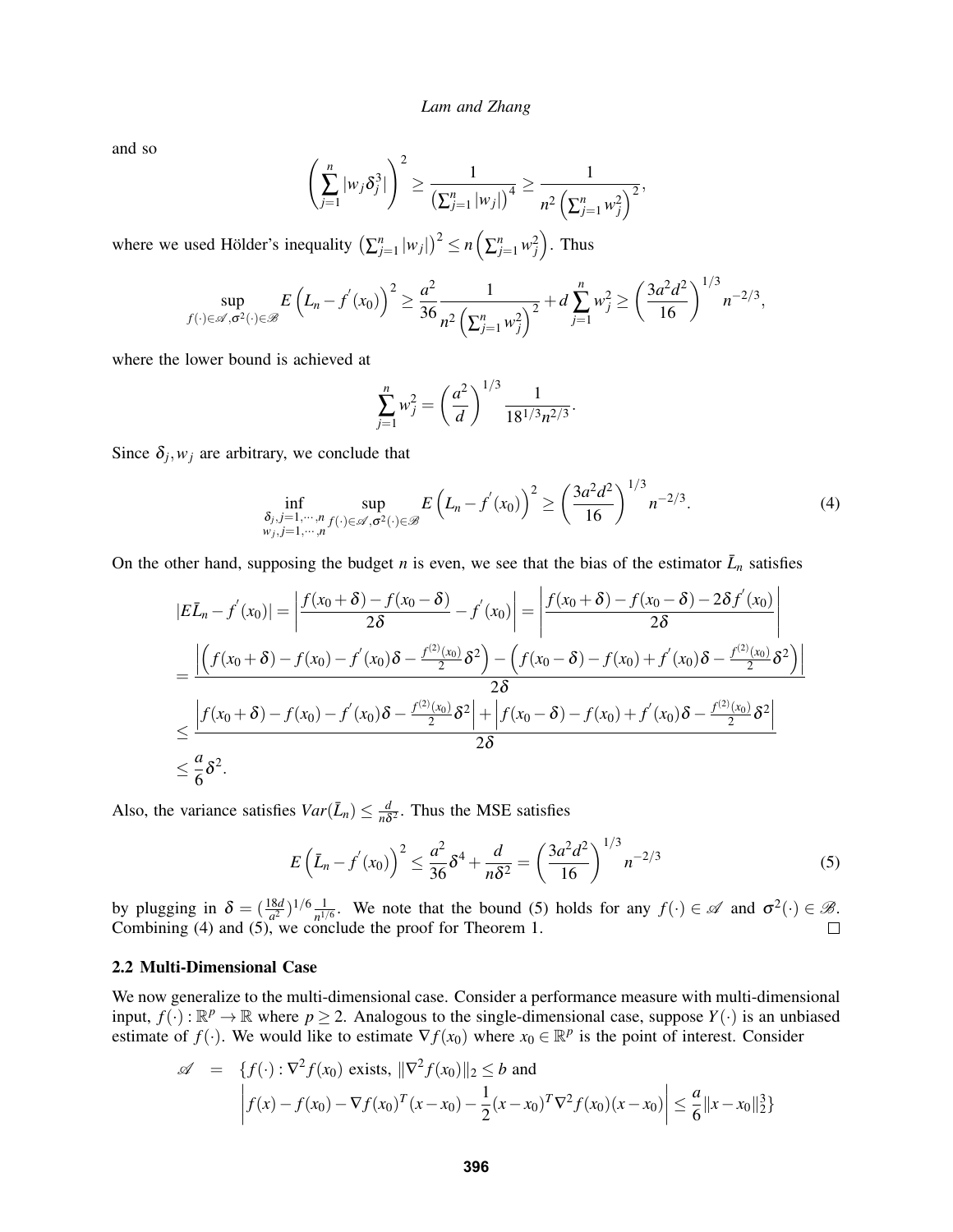and

$$
\mathscr{B} = \{ \sigma^2(\cdot) : \sigma^2(x) \leq d \},\
$$

where  $a, b, d > 0$ , and  $\|\cdot\|_2$  denotes the  $\ell_2$ -norm. Given simulation budget  $n \ge 1$ , we simulate independently at design points  $x_0 + \delta_j$ ,  $j = 1, \dots, n$ , and form the vector-valued linear estimator

$$
L_n^p = \sum_{j=1}^n w_j Y_j(x_0 + \delta_j),
$$

where  $w_j \in \mathbb{R}^p$  are the vector-valued linear coefficients.

Like before, we define the linear minimax  $L_2$ -risk as

$$
R_p(n,\mathscr{A},\mathscr{B}) = \inf_{\substack{\delta_j,j=1,\cdots,n\\w_j,j=1,\cdots,n}} \sup_{f(\cdot)\in\mathscr{A},\sigma^2(\cdot)\in\mathscr{B}} E||L_n^p - \nabla f(x_0)||_2^2.
$$

The following theorem provides a lower estimate of  $R_p$  and shows that applying CFD on each of the  $p$ dimensions matches this lower estimate up to a multiplicative factor depending sublinearly on *p*. This implies in particular that multi-dimensional CFD is rate-optimal in the sample size *n*.

<span id="page-5-2"></span>**Theorem 2** For any  $n \geq 1$ ,

<span id="page-5-0"></span>
$$
R_p(n, \mathcal{A}, \mathcal{B}) \ge p^{4/3} \left(\frac{3a^2d^2}{16}\right)^{1/3} n^{-2/3}.
$$
 (6)

Besides, if the budget *n* is a multiple of both  $p$  and 2, we allocate  $n/p$  budget and form the CFD estimator on each dimension. Denote the resulting estimator as  $\bar{L}_n^p$ . Then

<span id="page-5-1"></span>
$$
\sup_{f(\cdot) \in \mathscr{A}, \sigma^2(\cdot) \in \mathscr{B}} E\|\bar{L}_n^p - \nabla f(x_0)\|_2^2 = p^{5/3} \left(\frac{3a^2d^2}{16}\right)^{1/3} n^{-2/3}.\tag{7}
$$

Thus the estimator  $\bar{L}_n^p$  is optimal in the class of problems defined by  $(\mathscr{A}, \mathscr{B})$  up to a sublinear multiplicative factor in  $p$ . Moreover, if we further restrict each coefficient  $w_j$  to have the same sign across components, i.e.  $sign((w_i)_k) = sign((w_i)_l)$  for any  $1 \leq k, l \leq p$ , then we have

$$
R_p(n, \mathscr{A}, \mathscr{B}) \ge p^{5/3} \left(\frac{3a^2d^2}{16}\right)^{1/3} n^{-2/3}
$$

for this restricted class of linear estimators, so that  $\bar{L}_n^p$  is exactly optimal.

We remark that the  $p^{1/3}$  gap between [\(6\)](#page-5-0) and [\(7\)](#page-5-1) is due to a technical challenge that the  $l_{\infty} \to l_2$  matrix norm does not admit an explicit expression. This challenge is bypassed if one restricts the same sign across all components in each coefficient, which recovers the minimax optimality of CFD.

*Proof.* Suppose  $f(\cdot) \in \mathcal{A}$ ,  $f(\cdot) \in C^3(\mathbb{R}^p)$ . According to Taylor's expansion

$$
f(x_0+\delta_j) = f(x_0) + \nabla f(x_0)^T \delta_j + \frac{1}{2} \delta_j^T \nabla^2 f(x_0) \delta_j + \frac{1}{6} \sum_{k_1,k_2,k_3} (\nabla^3 f(x_0+t_j \delta_j))_{k_1k_2k_3} (\delta_j)_{k_1} (\delta_j)_{k_2} (\delta_j)_{k_3},
$$

for any  $j = 1, \dots, n$ , where  $0 \le t_j \le 1$ . Thus the bias of the estimator  $L_n^p$  satisfies

$$
E(L_n^p)_i - (\nabla f(x_0))_i = f(x_0) \sum_{j=1}^n (w_j)_i + \nabla f(x_0)^T \left( \sum_{j=1}^n (w_j)_i \delta_j - e_i \right) + \sum_{j=1}^n \frac{1}{2} (w_j)_i \delta_j^T \nabla^2 f(x_0) \delta_j
$$
  
+ 
$$
\sum_{j=1}^n \frac{1}{6} (w_j)_i \sum_{k_1, k_2, k_3} (\nabla^3 f(x_0 + t_j \delta_j))_{k_1 k_2 k_3} (\delta_j)_{k_1} (\delta_j)_{k_2} (\delta_j)_{k_3},
$$

 $\Box$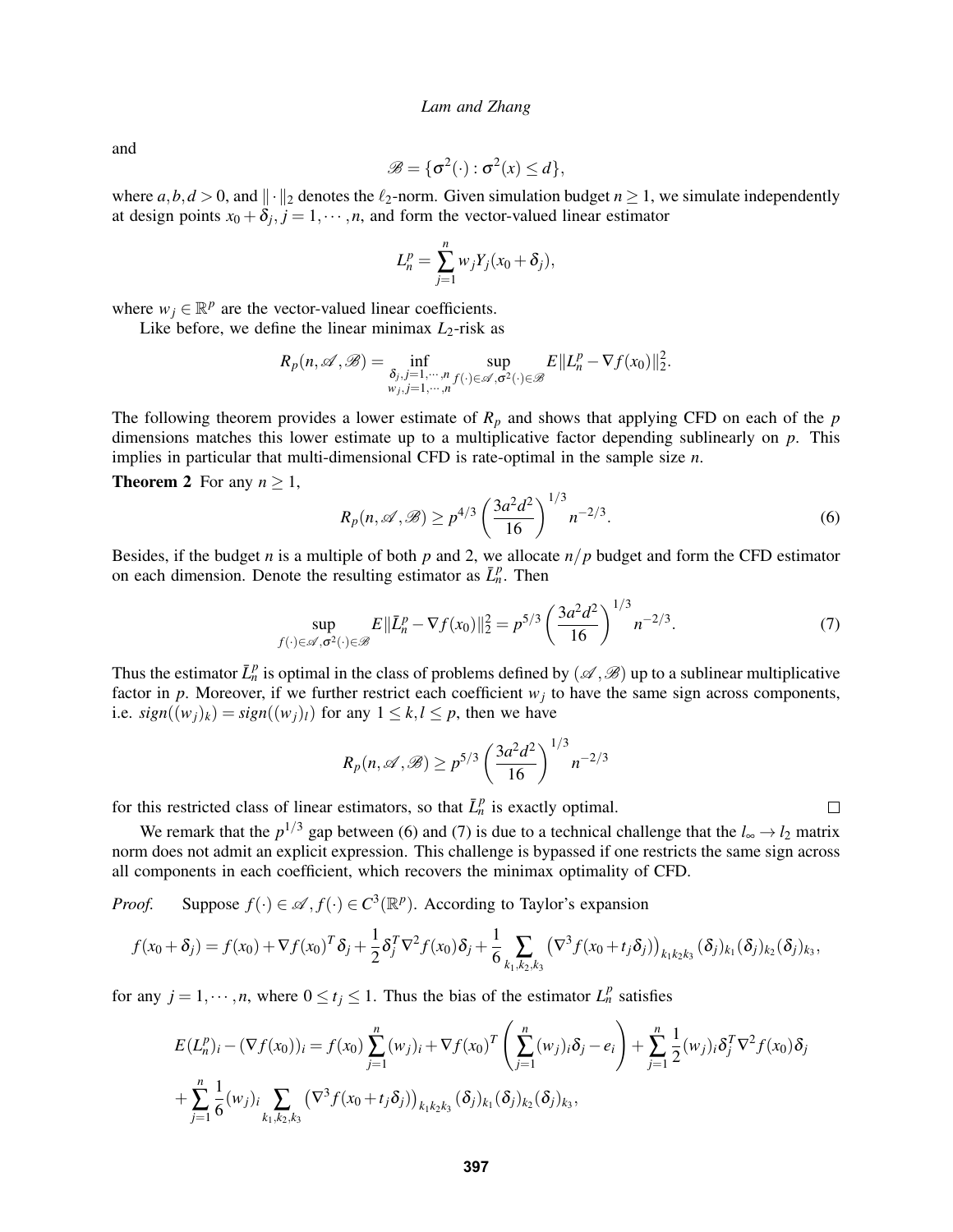where  $e_i$  is the *i*th standard basis in  $\mathbb{R}^p$ . On the other hand, the variance of the estimator  $L_n^p$  is

$$
E||L_n^p - EL_n^p||_2^2 = \sum_{i=1}^p Var((L_n^p)_i) = \sum_{i=1}^p \left( \sum_{j=1}^n (w_j)_i^2 \sigma^2 (x_0 + \delta_j) \right).
$$

If  $\sum_{j=1}^n (w_j)_i \neq 0$ , we consider the particular cases where  $(\nabla f(x))_{k_1} = 0$ ,  $(\nabla^2 f(x))_{k_1 k_2} = 0$ ,  $(\nabla^3 f(x))_{k_1 k_2 k_3} = 0$ for all *x* and  $k_1$ ,  $k_2$ ,  $k_3$ , and  $f(x_0)$  arbitrary, concluding that

$$
\sup_{f(\cdot)\in\mathscr{A}}\left(E(L_n^p)_i - (\nabla f(x_0))_i\right)^2 = \infty.
$$

Thus, like in the proof for Theorem [1,](#page-3-0) for the purpose of deriving a lower bound, we can assume without loss of generality that  $\sum_{j=1}^{n} w_j = 0$ . Similarly we can assume  $\sum_{j=1}^{n} (w_j)_i \delta_j - e_i = 0$ . Furthermore, if  $\delta_i = \delta_j$ , we assume w.l.o.g.  $w_i = w_j$  since it leads to smaller variance. Now consider  $f(\cdot) \in \mathcal{A}$  such that  $f(x_0 + \delta_j) = \frac{a}{6} ||\delta_j||_2^3 \cdot sign((w_j)_{i_0})$ , and  $f(x) = 0$  otherwise, where

$$
i_0 = argmax_{1 \leq i \leq p} \sum_{j=1}^n |(w_j)_i| \|\delta_j\|_2^3.
$$

In such a case the MSE is bounded from below by

$$
\left(\sum_{j=1}^n \frac{a}{6} |(w_j)_{i_0}| \|\delta_j\|_2^3\right)^2 + \sum_{i=1}^p \left(\sum_{j=1}^n (w_j)_i^2 \sigma^2(x_0 + \delta_j)\right).
$$

Considering the case  $\sigma^2(x_0 + \delta_j) = d$ , we get

<span id="page-6-0"></span>
$$
\sup_{f(\cdot)\in\mathscr{A},\sigma^2(\cdot)\in\mathscr{B}} E||L_n^p - \nabla f(x_0)||_2^2 \ge \frac{a^2}{36} \left(\sum_{j=1}^n |(w_j)_{i_0}|\|\delta_j\|_2^2\right)^2 + d \sum_{j=1}^n \|w_j\|_2^2.
$$
 (8)

Now since  $\sum_{j=1}^{n} (w_j)_i (\delta_j)_i = 1$ , by Hölder's inequality,

$$
p = \sum_{j=1}^n w_j^T \delta_j \le \sum_{j=1}^n \|w_j\|_2^{1/3} \|\delta_j\|_2 \|w_j\|_2^{2/3} \le \left(\sum_{j=1}^n \|w_j\|_2 \|\delta_j\|_2^3\right)^{1/3} \left(\sum_{j=1}^n \|w_j\|_2\right)^{2/3}.
$$

Thus

$$
\frac{p^6}{\left(\sum_{j=1}^n ||w_j||_2\right)^4} \leq \left(\sum_{j=1}^n ||w_j||_2 ||\delta_j||_2^3\right)^2 \leq \left(\sum_{j=1}^n ||w_j||_1 ||\delta_j||_2^3\right)^2 \leq p^2 \left(\sum_{j=1}^n |(w_j)_{i_0}||\delta_j||_2^3\right)^2,
$$

where  $\|\cdot\|_1$  denotes  $\ell_1$ -norm. Since by Hölder's inequality,

$$
\left(\sum_{j=1}^n ||w_j||_2\right)^2 \leq n \left(\sum_{j=1}^n ||w_j||_2^2\right),
$$

we have

<span id="page-6-1"></span>
$$
\sup_{f(\cdot) \in \mathscr{A}, \sigma^2(\cdot) \in \mathscr{B}} E\|L_n^p - \nabla f(x_0)\|_2^2 \ge \frac{a^2}{36} \frac{p^4}{n^2 \left(\sum_{j=1}^n \|w_j\|_2^2\right)^2} + d \sum_{j=1}^n \|w_j\|_2^2 \ge p^{4/3} \left(\frac{3a^2 d^2}{16}\right)^{1/3} n^{-2/3},\tag{9}
$$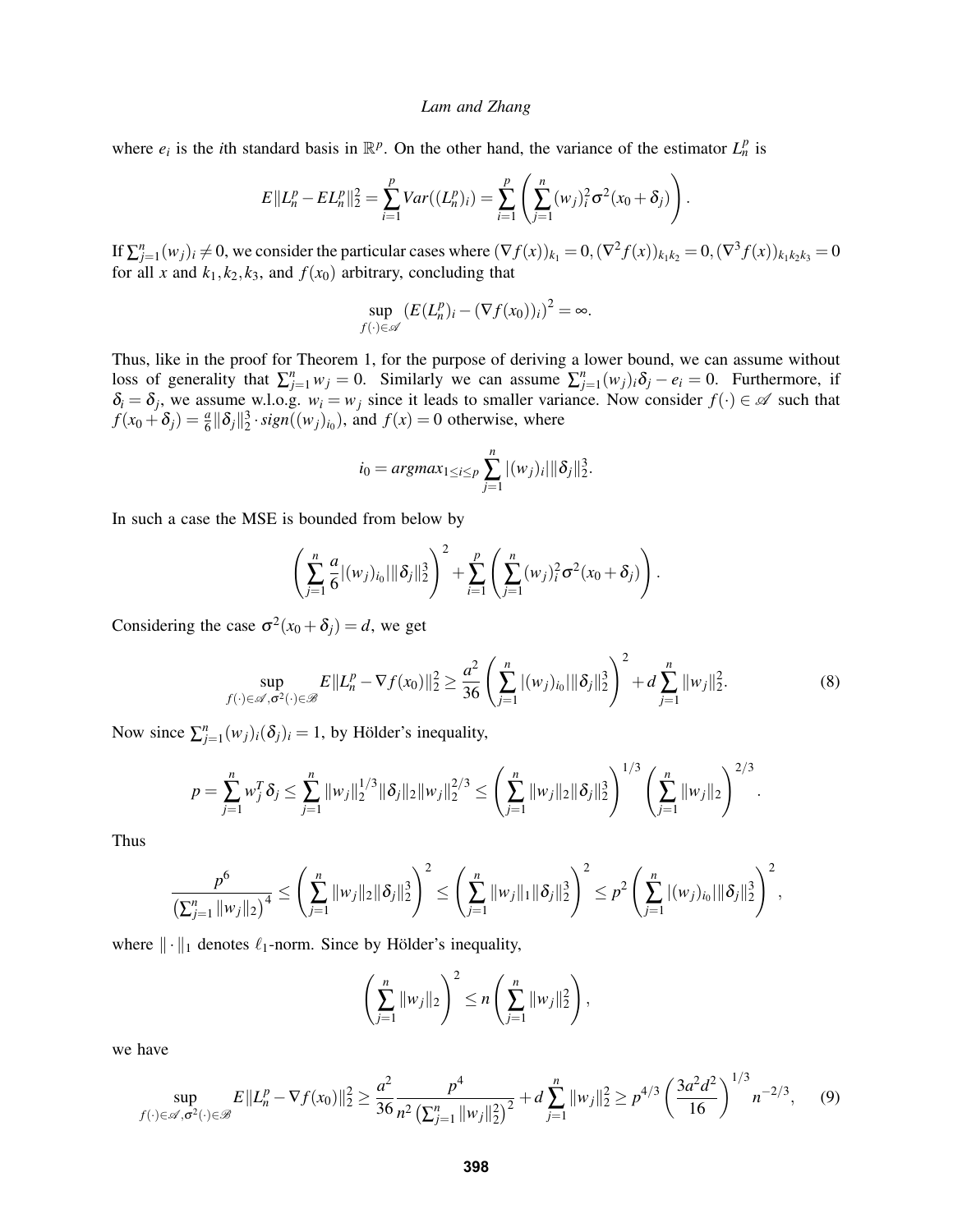where the lower bound is achieved at

$$
\sum_{j=1}^{n} ||w_j||_2^2 = \left(\frac{a^2}{d}\right)^{1/3} \frac{p^{4/3}}{18^{1/3}n^{2/3}}.
$$

Since  $\delta_j$ ,  $w_j$  are arbitrary, we conclude that

$$
\inf_{\substack{\delta_j, j=1,\cdots,n \\ w_j, j=1,\cdots,n}} \sup_{f(\cdot)\in\mathscr{A}, \sigma^2(\cdot)\in\mathscr{B}} E||L_n^p - \nabla f(x_0)||_2^2 \ge p^{4/3} \left(\frac{3a^2d^2}{16}\right)^{1/3} n^{-2/3}.
$$

Now supposing in addition that each  $w_j$  has the same sign across components, then instead of [\(8\)](#page-6-0), we have the sharper lower bound

$$
\frac{a^2}{36}\sum_{i=1}^p\left(\sum_{j=1}^n|(w_j)_i|\|\delta_j\|_2^3\right)^2+d\sum_{j=1}^n\|w_j\|_2^2.
$$

Note that by Hölder's inequality

$$
\left(\sum_{j=1}^n ||w_j||_1 ||\delta_j||_2^3\right)^2 \leq p \sum_{i=1}^p \left(\sum_{j=1}^n |(w_j)_i| ||\delta_j||_2^3\right)^2.
$$

Thus the  $p^{4/3}$  factor in [\(9\)](#page-6-1) can be improved to  $p^{5/3}$ . Finally, suppose the budget *n* is a multiple of *p* and 2. We allocate  $n/p$  budget to each dimension. Then for any  $f(\cdot) \in \mathscr{A}$  and  $\sigma^2(\cdot) \in \mathscr{B}$ , we get

$$
E((\bar{L}_n^p)_i-(\nabla f(x_0))_i)^2\leq \left(\frac{3a^2d^2}{16}\right)^{1/3}\left(\frac{n}{p}\right)^{-2/3}=p^{2/3}\left(\frac{3a^2d^2}{16}\right)^{1/3}n^{-2/3}.
$$

Thus

$$
E\|\bar{L}_n^p - \nabla f(x_0)\|_2^2 \le p^{5/3} \left(\frac{3a^2d^2}{16}\right)^{1/3} n^{-2/3},
$$

 $\Box$ 

which completes our proof.

The discussion above has focused on deterministic designs in which the perturbation sizes  $\delta_i$  are fixed. In multi-dimensional gradient estimation, it is also common to use random perturbation in which a random vector in  $\mathbb{R}^p$  is generated and FD is taken simultaneously for all dimensions by projecting the vector onto each direction. This leads to schemes such as simultaneous perturbation [\(Spall 1992\)](#page-11-16) and Gaussian smoothing [\(Nesterov and Spokoiny 2017\)](#page-11-4), and are frequently used in stochastic optimization. A question arises how these randomized schemes perform with respect to our presented risk criterion.

To proceed, let  $\delta$  be a random vector in  $\mathbb{R}^p$  where  $\delta^i$ ,  $i = 1, \dots, p$  are i.i.d. symmetrically distributed about 0 and satisfy some additional properties (described in, e.g., [Spall 1992,](#page-11-16) which will not concern us as we will see), and let  $\phi(\delta) = (1/\delta^1, \dots, 1/\delta^p)^T$ . Other distributional choices of  $\delta$  and the associated  $\phi$  have also been suggested (e.g., [Nesterov and Spokoiny 2017;](#page-11-4) [Flaxman et al. 2005\)](#page-10-6), for which our subsequent argument follows similarly. Suppose the simulation budget *n* is even. We choose a scaling parameter  $h > 0$ , then repeatedly and independently simulate  $\delta_j \in \mathbb{R}^p$  and  $Y_j(\cdot)$ 's and output

$$
S_n = \frac{1}{n/2} \sum_{j=1}^{n/2} \frac{Y_{2j-1}(x_0 + h\delta_j) - Y_{2j}(x_0 - h\delta_j)}{2h} \phi(\delta_j).
$$

The following theorem shows that, without further assumptions on the magnitude of the first-order gradient, the *L*2-risk of random perturbation can be arbitrarily large.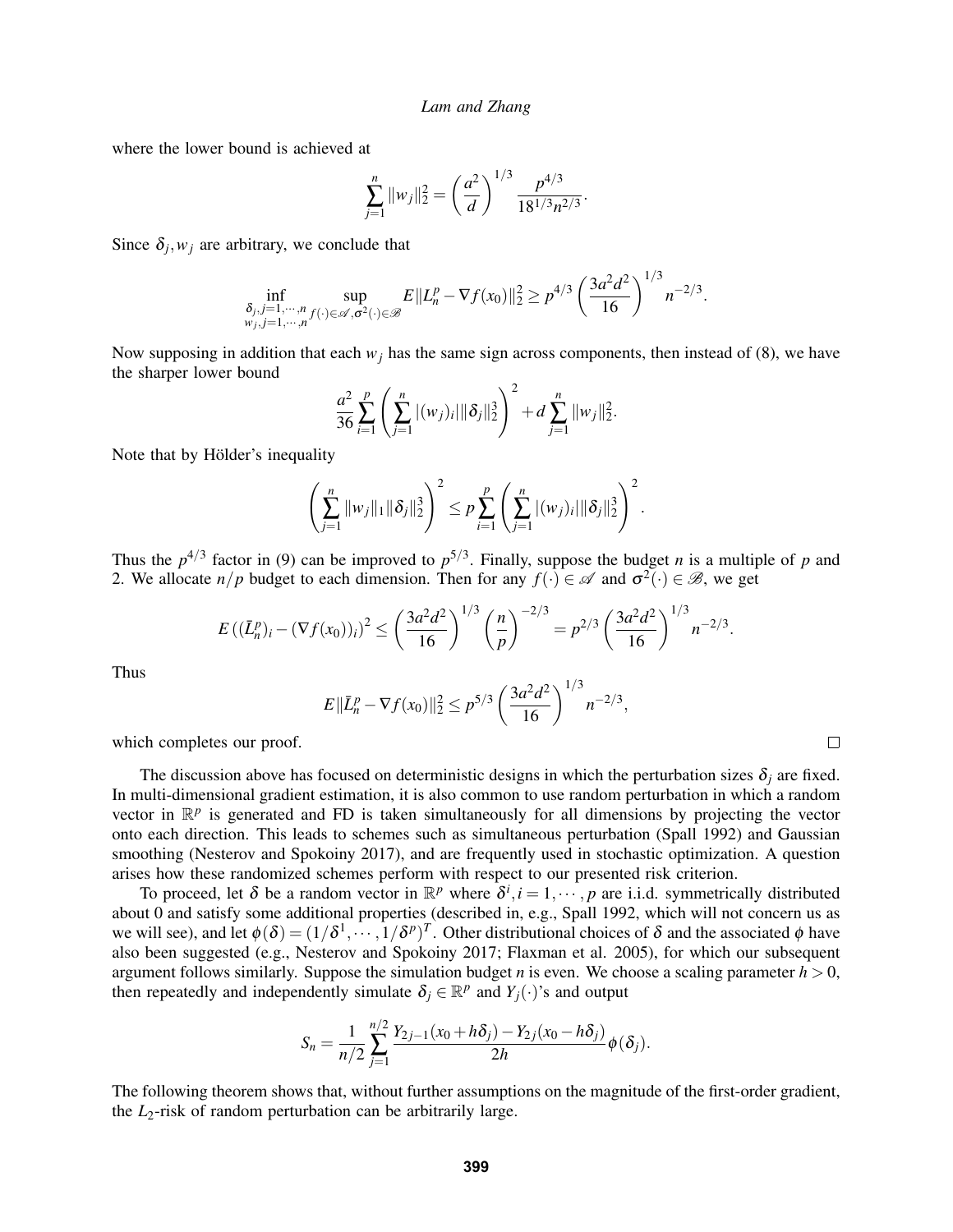<span id="page-8-1"></span>**Theorem 3** For any  $n \ge 2$  even,

$$
\sup_{f(\cdot)\in\mathscr{A},\sigma^2(\cdot)\in\mathscr{B}} E||S_n-\nabla f(x_0)||_2^2=\infty.
$$

The proof is omitted due to space limit. The unboundedness of the worst-case  $L_2$ -risk in Theorem [3](#page-8-1) is due to the interaction between the gradient of interest and the variance from the random perturbation. This hints that in general, to contain the worst-case  $L_2$ -risk for such schemes, extra knowledge on the magnitude of the gradient is needed.

#### <span id="page-8-0"></span>3 GENERAL MINIMAX RISK

We now expand our analysis to consider estimators that are possibly nonlinear. We first present the singledimensional case, followed by a brief discussion on the generalization to the multi-dimensional version. We derive tight approximation for the minimax risk and show that, in these expanded classes, the CFD estimators are still nearly optimal.

Adopting the notations from the previous sections, suppose the budget is *n*. We select the input design points  $x_1, \dots, x_n$  and for convenience let  $Y_j = Y_j(x_j)$  be the independent unbiased noisy function evaluation of *f* at  $x_j$  with simulation variance  $\sigma^2(x_j)$ . We are interested in estimating  $f'$  at  $x_0$ , which w.l.o.g. we take as the origin 0. Denote  $\hat{\theta} = \hat{\theta}(Y_1,\dots, Y_n)$  as a generic estimator. We consider the class of problems specified by

$$
\mathscr{A} = \{ f(\cdot) : f^{(2)}(0) \text{ exists, } \left| f(x) - f(0) - f'(0)x - \frac{f^{(2)}(0)}{2}x^2 \right| \le \frac{a}{6}|x|^3 \text{ and } |f^{(2)}(0)| \le b \}
$$

and

$$
\mathscr{B} = \{ \sigma^2(\cdot) : \sigma^2(x) \leq d \},\
$$

where  $a, b, d > 0$ . Like in Section [2,](#page-1-0) the parameter *b* does not play a role subsequently. Define the minimax risk as

$$
R(n,\mathscr{A},\mathscr{B})=\inf_{\substack{x_j,j=1,\cdots,n\\ \widehat{\theta}}} \sup_{f(\cdot)\in\mathscr{A},\sigma^2(\cdot)\in\mathscr{B}}} E(\widehat{\theta}-f^{'}(0))^2.
$$

**Theorem 4** For any  $n \geq 1$ ,

<span id="page-8-2"></span>
$$
R(n, \mathscr{A}, \mathscr{B}) \ge \left(\frac{3^4 (\log 2)^2 a^2 d^2}{2^{19}}\right)^{1/3} n^{-2/3}.
$$
 (10)

 $\Box$ 

Consequently, the CFD estimator  $\bar{L}_n$  in [\(2\)](#page-2-3) is optimal up to a constant multiplicative factor.

The last conclusion in Theorem [4](#page-8-2) is a simple consequence from combining the risk estimate of  $\bar{L}_n$  in Theorem [1](#page-3-0) with [\(10\)](#page-8-2). In contrast to the elementary proof for Theorem [1,](#page-3-0) here we use Le Cam's method (e.g., [Tsybakov 2009\)](#page-11-14) to estimate the minimax risk.

*Proof.* Let  $f_1(x) = 0$  and

$$
f_2(x) = \begin{cases} \n\epsilon x - \frac{a}{6}x^3 & \text{if } |x| \le \sqrt{\frac{6\epsilon}{a}} \\
0 & \text{if } |x| > \sqrt{\frac{6\epsilon}{a}},\n\end{cases}
$$

where  $\varepsilon > 0$ . For convenience, denote  $\bar{x} = \sqrt{\frac{6\varepsilon}{a}}$ . It is clear that  $f_1 \in \mathcal{A}$ . For  $f_2$ , note that if  $|x| \le \bar{x}$ , then

$$
f_2(x) - f_2(0) - f_2'(0)x - \frac{f_2^{(2)}(0)}{2}x^2 = f_2(x) - \varepsilon x = -\frac{a}{6}x^3.
$$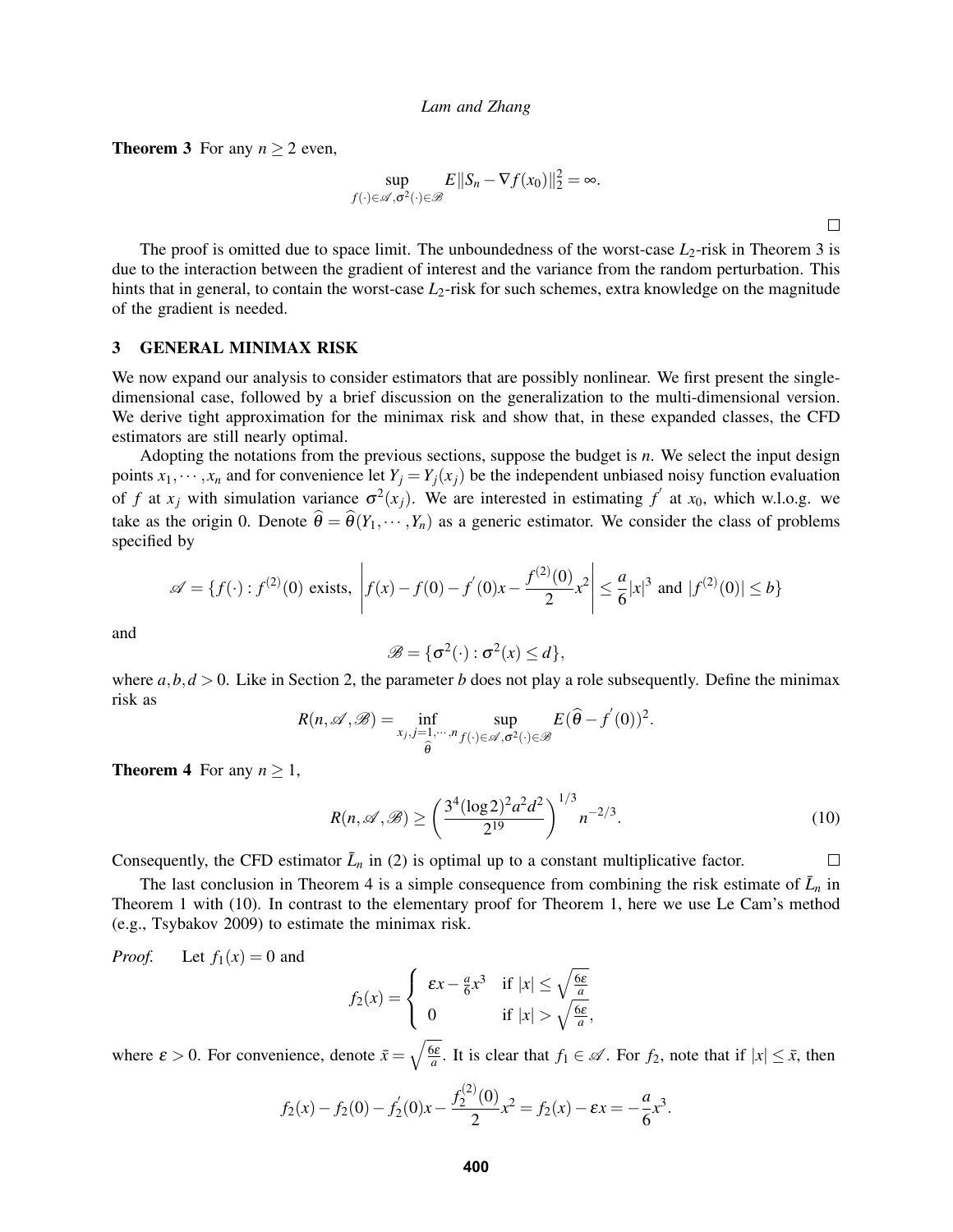On the other hand, if  $x > \bar{x}$ , then

$$
\begin{aligned} \left| f_2(x) - f_2(0) - f_2'(0)x - \frac{f_2^{(2)}(0)}{2} x^2 \right| &= |f_2(x) - \varepsilon x| \le |f_2(x) - f_2(\bar{x})| + |f_2(\bar{x}) - \varepsilon \bar{x}| + \varepsilon |x - \bar{x}| \\ &\le 0 + \frac{a}{6} \bar{x}^3 + \frac{a}{6} \bar{x}^2 (x - \bar{x}) \le \frac{a}{6} (\bar{x}^3 + x^3 - \bar{x}^3) \le \frac{a}{6} x^3. \end{aligned}
$$

Similarly for  $x < -\bar{x}$ . Thus  $f_2 \in \mathcal{A}$ . Now for any estimator  $\hat{\theta}$ , we have

$$
\varepsilon^2 = (f_1'(0) - f_2'(0))^2 \le 2(\hat{\theta} - f_1'(0))^2 + 2(\hat{\theta} - f_2'(0))^2.
$$

Define test statistic  $\psi$  by

$$
\psi(Y_1,\dots,Y_n) = \begin{cases} 1 & \text{if } |\hat{\theta} - f_2'(0)| \leq |\hat{\theta} - f_1'(0)| \\ 2 & \text{if } |\hat{\theta} - f_2'(0)| > |\hat{\theta} - f_1'(0)|. \end{cases}
$$

Let  $E_k$ ,  $k = 1,2$  denote the expectation (and  $P_k$  and  $p_k$  as the probability measure and density) under model

$$
Y_j \sim f_k(x_j) + \eta_j, j = 1, \cdots, n,
$$

where  $\eta_j$ ,  $j = 1, \dots, n$  i.i.d. follows normal distribution with mean zero and variance *d*. We have

$$
E_k(\widehat{\theta}-f'_k(0))^2\geq E_k\left[(\widehat{\theta}-f'_k(0))^2I(\psi=k)\right]\geq \frac{\varepsilon^2}{4}P_k(\psi=k).
$$

Thus

$$
\sup_{f\in\mathscr{A},\sigma^2\in\mathscr{B}}E(\widehat{\theta}-f^{'}(0))^2\geq\max_{k=1,2}E_k(\widehat{\theta}-f^{'}_k(0))^2\geq\frac{\varepsilon^2}{4}\frac{P_1(\psi=1)+P_2(\psi=2)}{2}.
$$

Taking infimum over all possible estimators, we get

$$
\inf_{\widehat{\theta}} \sup_{f \in \mathscr{A}, \sigma^2 \in \mathscr{B}} E(\widehat{\theta} - f'(0))^2 \geq \frac{\varepsilon^2}{8} \inf_{\psi} (P_1(\psi = 1) + P_2(\psi = 2)).
$$

The right hand side is minimized by the Neyman-Pearson test, i.e.

$$
\psi_0(y_1,\dots, y_n) = \begin{cases} 1 & \text{if } p_2(y_1,\dots, y_n) \ge p_1(y_1,\dots, y_n) \\ 2 & \text{if } p_2(y_1,\dots, y_n) < p_1(y_1,\dots, y_n). \end{cases}
$$

Thus by a standard relation (e.g. Lemma 2.6 in [Tsybakov 2009\)](#page-11-14)

$$
\inf_{\widehat{\theta}} \sup_{f \in \mathscr{A}, \sigma^2 \in \mathscr{B}} E(\widehat{\theta} - f'(0))^2 \geq \frac{\varepsilon^2}{8} \int \min\{p_1(y_1, \cdots, y_n), p_2(y_1, \cdots, y_n)\} dy \geq \frac{\varepsilon^2}{16} e^{-KL(P_1, P_2)},
$$

where  $KL(P_1, P_2)$  denote the KL divergence between the distributions  $P_1, P_2$ . Now since  $P_1 \sim \mathcal{N}(\mu_1, dI_{n \times n})$ and  $P_2 \sim \mathcal{N}(\mu_2, dI_{n \times n})$ , where  $\mu_k = (f_k(x_1), \dots, f_k(x_n)), k = 1, 2$ , by direct computation,

$$
KL(P_1, P_2) = \frac{1}{2d}(\mu_2 - \mu_1)^T(\mu_2 - \mu_1) = \frac{1}{2d} ||\mu_2||_2^2.
$$

Since  $|f_2(x)| \le \frac{2\sqrt{2}}{3}$  $rac{\sqrt{2}}{3} \frac{\varepsilon^{3/2}}{\sqrt{a}}$ , we get

$$
\inf_{\widehat{\theta}} \sup_{f \in \mathscr{A}, \sigma^2 \in \mathscr{B}} E(\widehat{\theta} - f'(0))^2 \geq \frac{\varepsilon^2}{16} e^{-\frac{4n\varepsilon^3}{9ad}}.
$$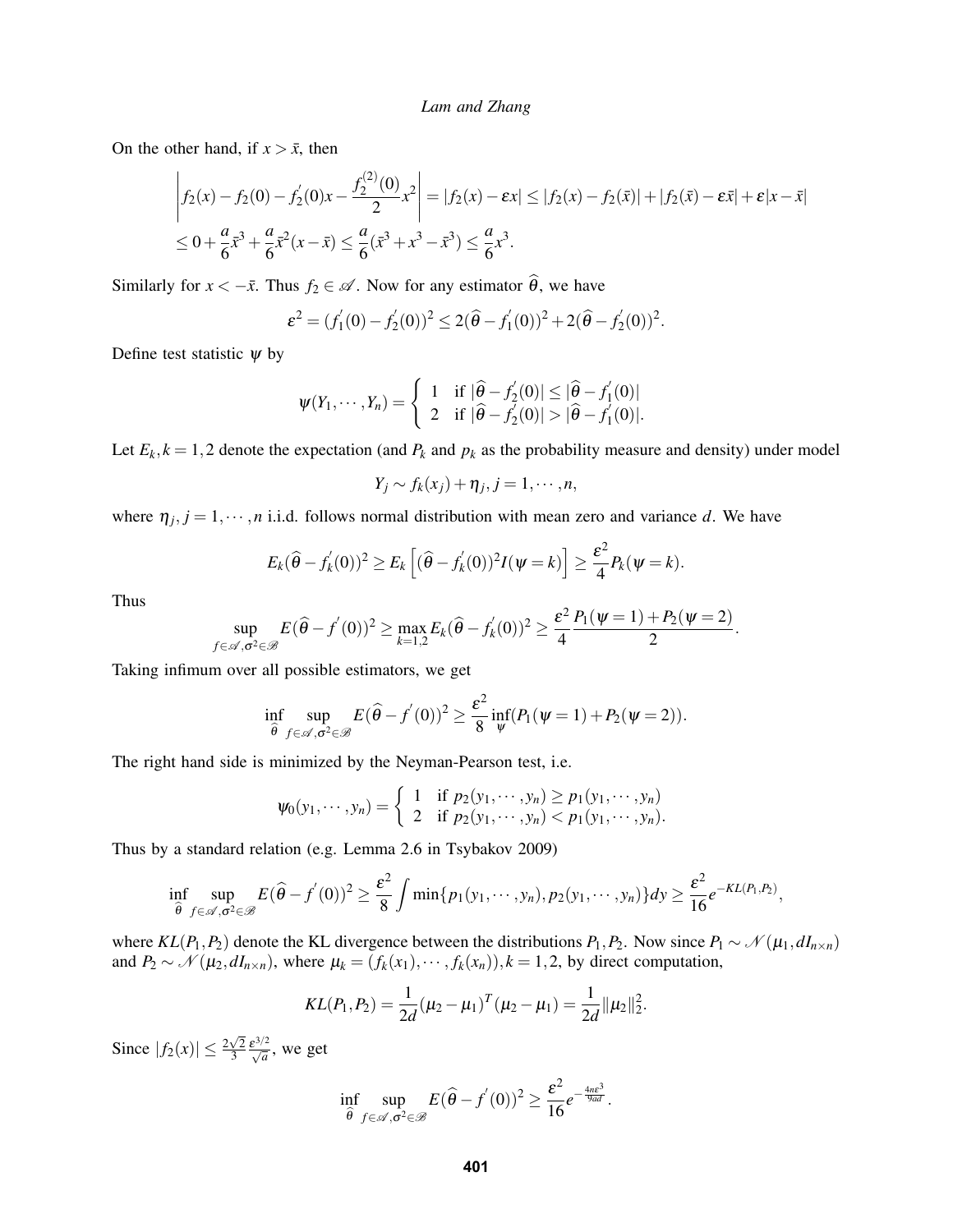Now take  $\varepsilon = \left(\frac{9ad \log 2}{4n}\right)$  $\frac{d \log 2}{4n}$ )<sup>1/3</sup>, we get

$$
\inf_{\widehat{\theta}} \sup_{f \in \mathscr{A}, \sigma^2 \in \mathscr{B}} E(\widehat{\theta} - f'(0))^2 \ge \frac{\varepsilon^2}{32} = \left(\frac{3^4 (\log 2)^2 a^2 d^2}{2^{19}}\right)^{1/3} n^{-2/3}.
$$

We complete our proof by noting that the above bound holds for any design points  $x_1, \dots, x_n$ .  $\Box$ 

We comment that a similar result and proof hold for the multi-dimensional case, by defining  $\mathscr A$  for functions with a multi-dimensional domain analogous to Section [2.2.](#page-4-0) In particular, the same bound for the *L*2-risk as [\(10\)](#page-8-2) can be shown to hold in this setting which, by combining with [\(7\)](#page-5-1) in Theorem [2,](#page-5-2) shows that the multi-dimensional CFD estimator  $\bar{L}_n^p$  is optimal among the general class of estimators up to a multiplicative constant and the factor  $p^{5/3}$ . Note that this discussed lower bound does not involve the dimension and is potentially loose. To get sharper bounds, one can analyze the "modulus of continuity" [\(Donoho 1994\)](#page-10-7) that involves a constrained functional optimization problem, which we leave to future research.

### <span id="page-10-5"></span>4 CONCLUSION

In this paper we studied the minimax optimality of stochastic gradient estimators when only noisy function evaluations are available, with respect to the worst-case MSE among unknown twice differentiable functions. We derived the exact minimax risk for the class of linear estimators, and showed that CFD is optimal within this class, in the single-dimensional case. We extended the analysis to the multi-dimensional case to approximate the minimax risk and show the optimality of CFD up to multiplicative factors sublinear in the dimension. We also showed that, without further assumptions on the gradient magnitude, the worst-case risk of random perturbation schemes can be unbounded. Next we approximated the minimax risk over general class of (nonlinear) estimators and showed that CFD is still nearly optimal over this much larger estimator class. These approximations were shown up to a constant factor in the single-dimensional case and an additional factor depending polynomially on the dimension in the multi-dimensional case. In future work, we will investigate the use of additional a priori information on the considered function class (noting that the worst-case functions in our analysis were non-differentiable at input values away from the point of interest), and tightening our minimax estimates using more accurate alternate approaches.

## ACKNOWLEDGMENTS

We gratefully acknowledge support from the National Science Foundation under grants CAREER CMMI-1653339/1834710 and IIS-1849280.

### **REFERENCES**

- <span id="page-10-0"></span>Asmussen, S., and P. W. Glynn. 2007. *Stochastic Simulation: Algorithms and Analysis*, Volume 57. New York: Springer Science & Business Media.
- <span id="page-10-3"></span>Dai, W., T. Tong, and M. G. Genton. 2016. "Optimal Estimation of Derivatives in Nonparametric Regression". *The Journal of Machine Learning Research* 17(1):5700–5724.
- <span id="page-10-4"></span>De Brabanter, K., J. De Brabanter, B. De Moor, and I. Gijbels. 2013. "Derivative Estimation with Local Polynomial Fitting". *The Journal of Machine Learning Research* 14(1):281–301.
- <span id="page-10-7"></span>Donoho, D. L. 1994. "Statistical Estimation and Optimal Recovery". *The Annals of Statistics* 22(1):238–270.
- <span id="page-10-1"></span>Fan, J. 1993. "Local Linear Regression Smoothers and Their Minimax Efficiencies". *The Annals of Statistics* 21(1):196–216.
- <span id="page-10-2"></span>Fan, J., T. Gasser, I. Gijbels, M. Brockmann, and J. Engel. 1997. "Local Polynomial Regression: Optimal Kernels and Asymptotic Minimax Efficiency". *Annals of the Institute of Statistical Mathematics* 49(1):79–99.
- <span id="page-10-6"></span>Flaxman, A. D., A. T. Kalai, and H. B. McMahan. 2005. "Online Convex Optimization in the Bandit Setting: Gradient Descent without a Gradient". In *Proceedings of the sixteenth annual ACM-SIAM symposium on Discrete algorithms*, 385–394. Philadelphia, Pennsylvania: Society for Industrial and Applied Mathematics.